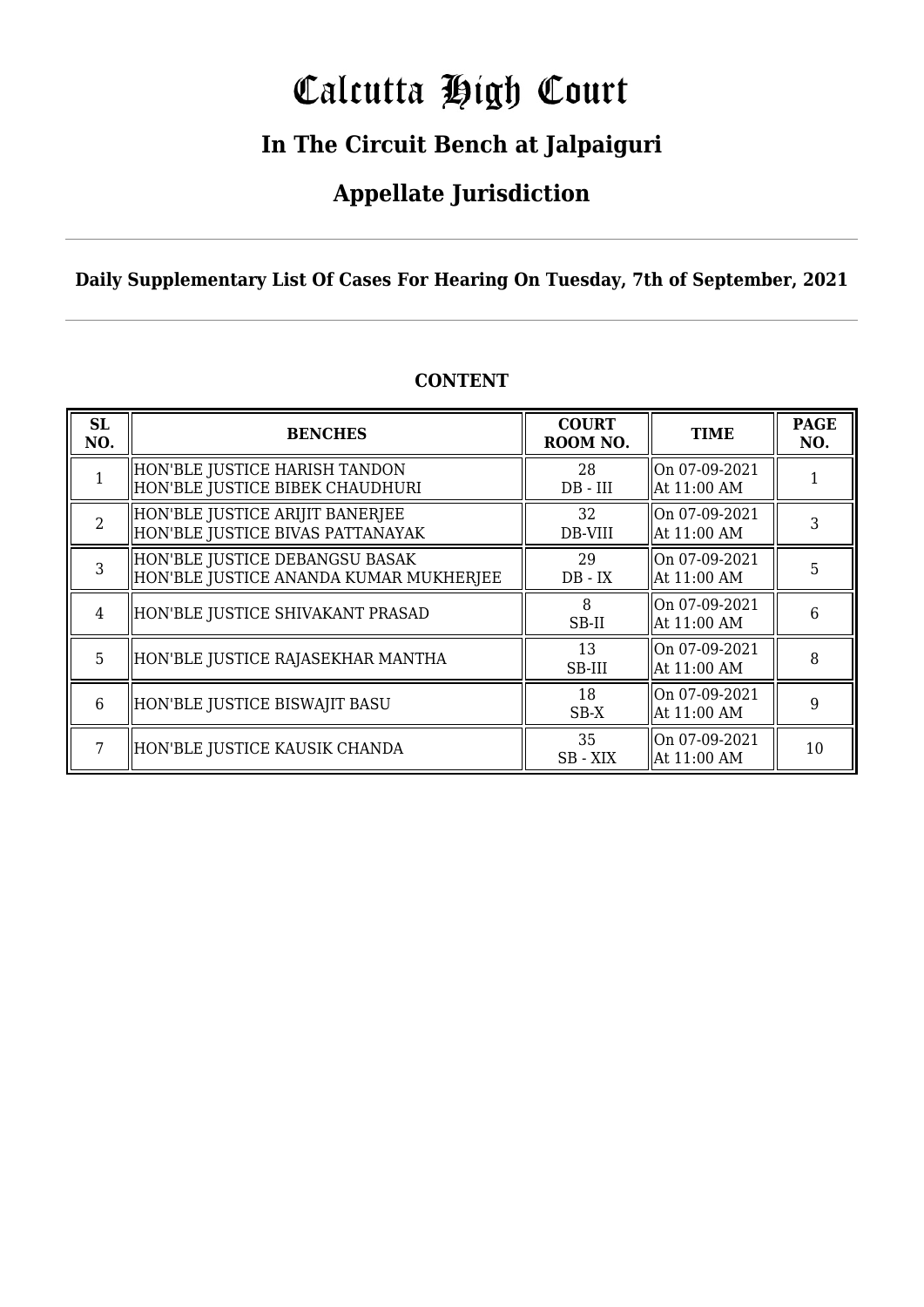

# Calcutta High Court

**In The Circuit Bench at Jalpaiguri**

### **Appellate Side**

**DAILY CAUSELIST For Tuesday The 7th September 2021**

#### **COURT NO. 28**

#### **DIVISION BENCH (DB - III) AT 11:00 AM HON'BLE JUSTICE HARISH TANDON HON'BLE JUSTICE BIBEK CHAUDHURI**

#### **(VIA VIDEO CONFERENCE)**

#### **FROM PRINCIPAL BENCH**

#### **NOT SITTING**

#### **FOR ORDERS**

| 1              |                    | IA NO. CRAN/1/2021 RAMESH MANJU BISHNOI@<br>RAMESH MANJU BISHNOY@ | PRITAM ROY<br>PRITAM ROY |
|----------------|--------------------|-------------------------------------------------------------------|--------------------------|
|                | [11:00 AM]         | RAMESH KUMAR BISHNOI                                              |                          |
|                | [14.09.2021]       | Vs                                                                |                          |
|                | In CRM/497/2021    | THE STATE OF WEST BENGAL                                          |                          |
|                |                    | <b>APPLICATION FOR BAIL</b>                                       |                          |
| $\mathfrak{D}$ | CRM/437/2021       | AMJAD KHAN AND ANR<br>VS.                                         | <b>BISWAJIT DAS</b>      |
|                |                    | THE STATE OF WEST BENGAL                                          |                          |
|                | IA NO: CRAN/1/2021 |                                                                   |                          |
| 3              | CRM/746/2021       | NARAYAN SAHA AND ORS<br>VS.                                       | <b>SUDIP GUHA</b>        |
|                |                    | THE STATE OF WEST BENGAL                                          |                          |
| 4              | CRM/768/2021       | DEEPAN ORAON<br>VS.                                               | DEBAJIT KUNDU            |
|                |                    | THE STATE OF WEST BENGAL                                          |                          |
| 5              | CRM/838/2021       | <b>PARESH SEN</b><br>VS.                                          | SUDIP GUHA               |
|                |                    | THE STATE OF WEST BENGAL                                          |                          |
| 6              | CRM/865/2021       | <b>GOPAL BARMAN</b><br>VS.                                        | <b>BABLU MITRA</b>       |
|                |                    | THE STATE OF WEST BENGAL                                          |                          |
| 7              | CRM/913/2021       | <b>ABHIJIT BISWAS</b><br>VS                                       | <b>SMARAJIT BASU</b>     |
|                |                    | State of West Bengal                                              |                          |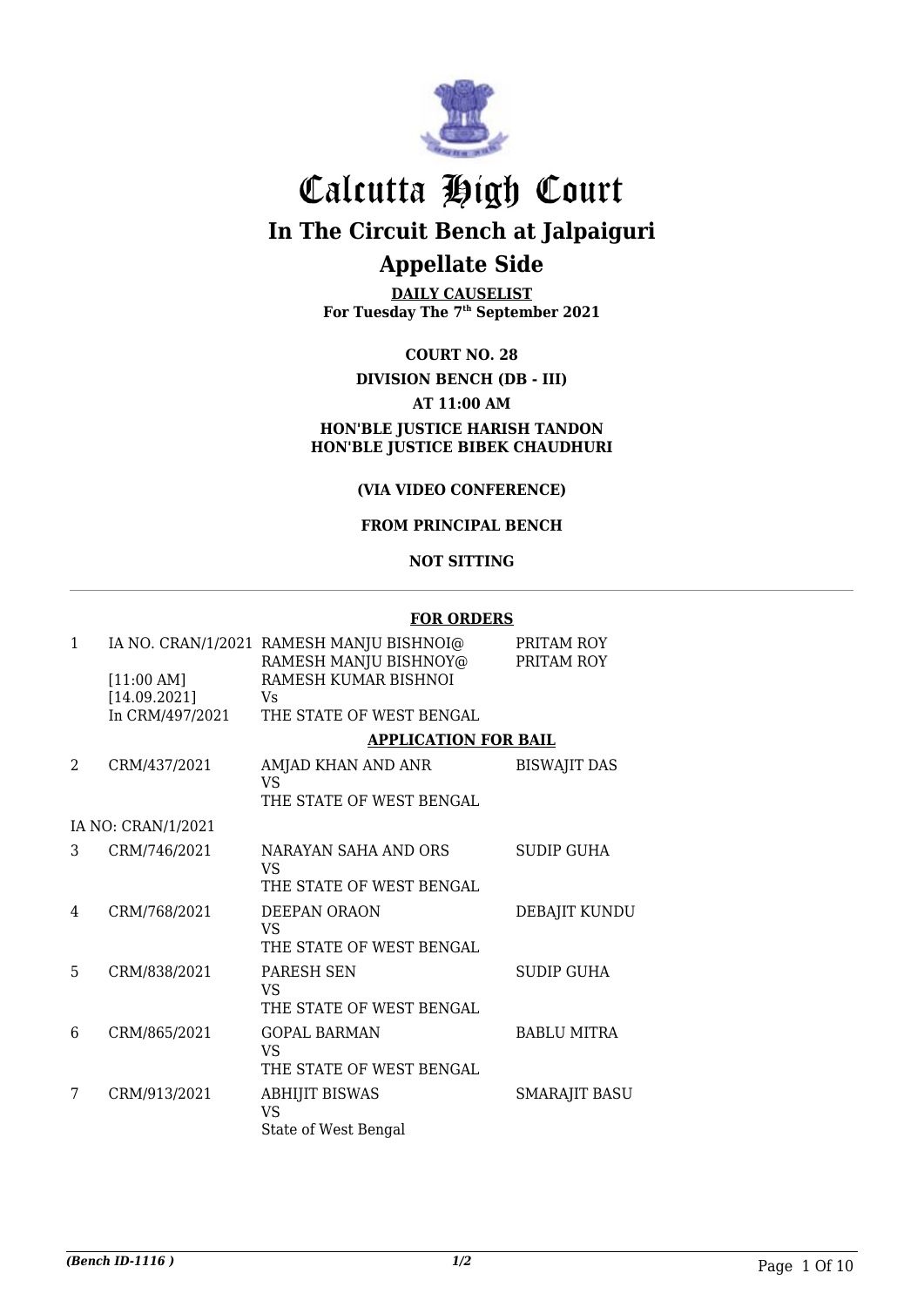#### *DAILY CAUSELIST COURT NO 28-FOR TUESDAY THE 7TH SEPTEMBER 2021 HIGH COURT OF CALCUTTA - 2 -*

| 8  | CRM/916/2021                    | MD. NOOR ALAM<br>VS                                                | <b>ASHOK KR SINGH</b>                       |
|----|---------------------------------|--------------------------------------------------------------------|---------------------------------------------|
|    |                                 | State of West Bengal                                               |                                             |
|    |                                 | <b>APPLICATION FOR ANTICIPATORY BAIL</b>                           |                                             |
| 9  | CRM/579/2021                    | <b>CHANDAN LASKAR</b><br><b>VS</b>                                 | SUBHASISH MISRA                             |
|    |                                 | THE STATE OF WEST BENGAL                                           |                                             |
|    | IA NO: CRAN/1/2021              |                                                                    |                                             |
| 10 | CRM/735/2021                    | RAHAMAN ALI AND ANR<br><b>VS</b>                                   | DEBAJIT KUNDU                               |
|    |                                 | THE STATE OF WEST BENGAL                                           |                                             |
| 11 | CRM/473/2021                    | DHRUBAJYOTI ROY AND ORS<br><b>VS</b>                               | <b>HILLOL SAHA</b><br><b>PODDER</b>         |
|    |                                 | THE STATE OF WEST BENGAL                                           |                                             |
| 12 | CRM/733/2021                    | <b>JUGAL SARKAR</b><br><b>VS</b>                                   | <b>JAYDEEP KANTA</b><br><b>BHOWMIK</b>      |
|    |                                 | THE STATE OF WEST BENGAL                                           |                                             |
| 13 | CRM/790/2021                    | SATYAKI CHAKRABORTY<br>VS                                          | PUJA GOSWAMI                                |
|    |                                 | State of West Bengal                                               |                                             |
| 14 | CRM/803/2021                    | <b>ARUN KUMAR</b><br><b>VS</b>                                     | <b>SURYANEEL DAS</b>                        |
|    |                                 | State of West Bengal                                               |                                             |
| 15 | CRM/846/2021                    | RABIKANTA ADHIKARY<br>VS<br>STATE OF WEST BENGAL                   | <b>KALIPADA DAS</b>                         |
| 16 | CRM/853/2021                    | <b>BABLU BARMAN AND ORS</b>                                        | RATAN CHANDRA                               |
|    |                                 | VS<br>State of West Bengal                                         | <b>ROY</b>                                  |
| 17 | CRM/900/2021                    | <b>APARNESH</b>                                                    | <b>ANKITA DEY</b>                           |
|    |                                 | MUKHOPADHYAY@MUKHERJEE<br>VS                                       |                                             |
|    |                                 | State of West Bengal                                               |                                             |
| 18 | CRM/908/2021                    | ANIL BANSAL AND ANR<br>VS                                          | S P TEWARY                                  |
|    |                                 | State of West Bengal AND ANR                                       |                                             |
|    |                                 | <b>APPLICATION</b>                                                 |                                             |
| 19 | IA NO. CRAN/1/2021 SARJU SHARMA | Vs.                                                                | ANIRBAN BANERJEE                            |
|    | In CRM/74/2021                  | THE STATE OF WEST BENGAL                                           |                                             |
|    |                                 |                                                                    |                                             |
| 20 |                                 | IA NO. CRAN/1/2021 SOLEMAN MOLLA @<br>CHOLEMAN MOLLA AND ORS<br>Vs | HILLOL SAHA<br><b>PODDER</b><br>HILLOL SAHA |
|    | In CRM/470/2021                 | THE STATE OF WEST BENGAL                                           | <b>PODDER</b>                               |
| 21 | IA NO. CRAN/1/2021 RAHIM ALI    | Vs                                                                 | HILLOL SAHA<br>PODDER                       |
|    | In CRM/474/2021                 | THE STATE OF WEST BENGAL                                           | <b>HILLOL SAHA</b><br>PODDER                |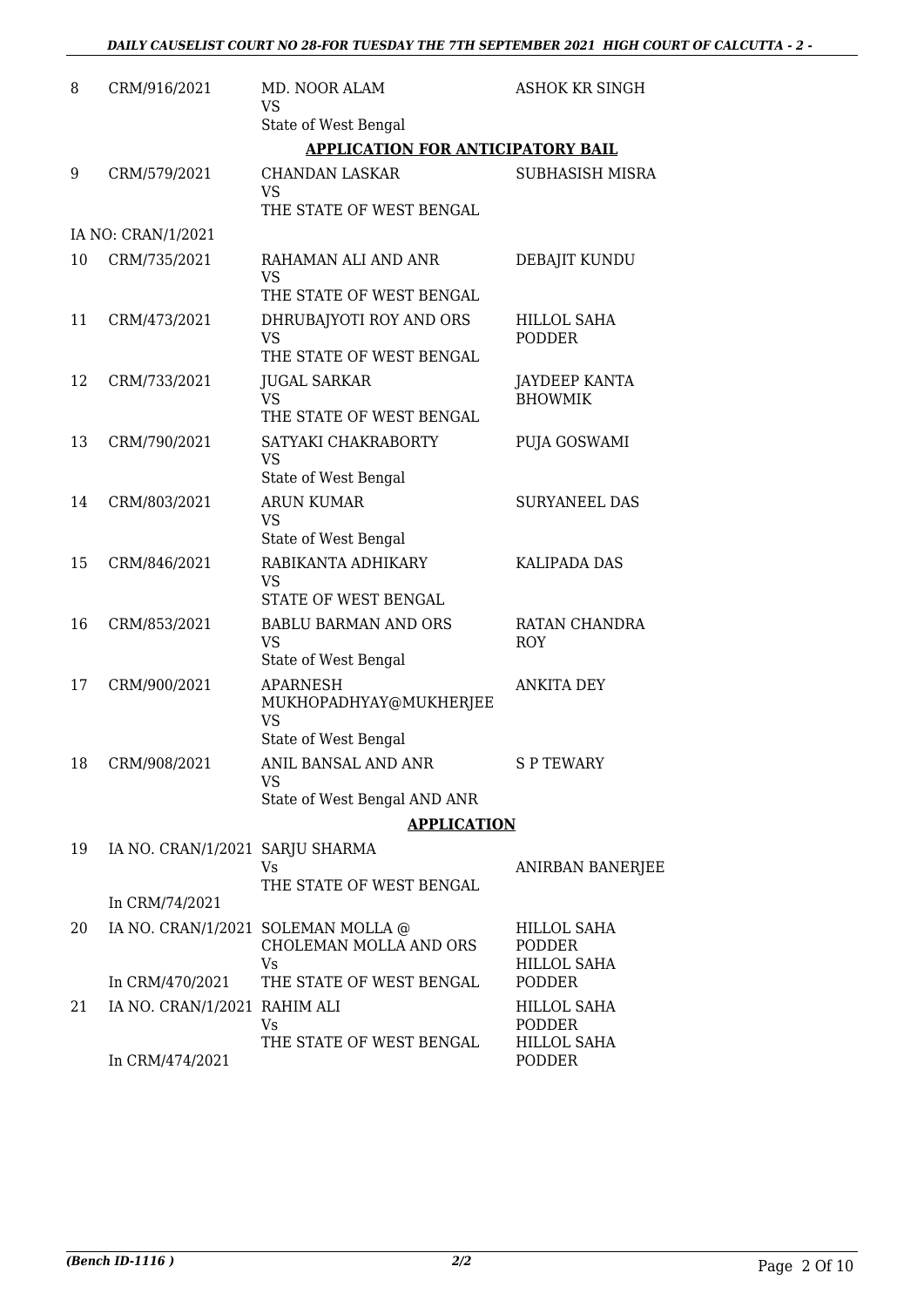

**DAILY CAUSELIST For Tuesday The 7th September 2021**

**COURT NO. 32**

#### **DIVISION BENCH (DB-VIII)**

#### **AT 11:00 AM**

**HON'BLE JUSTICE ARIJIT BANERJEE HON'BLE JUSTICE BIVAS PATTANAYAK**

#### **(VIA VIDEO CONFERENCE)**

#### **FROM PRINCIPAL BENCH**

|   |              | <b>FOR ORDERS</b>                                                                        |                                     |  |
|---|--------------|------------------------------------------------------------------------------------------|-------------------------------------|--|
| 1 | CRM/834/2021 | <b>SUKUMAR SEN</b><br><b>VS</b>                                                          | <b>SABIR ALI</b>                    |  |
|   |              | State of West Bengal                                                                     |                                     |  |
|   |              | <b>APPLICATION FOR BAIL</b>                                                              |                                     |  |
| 2 | CRM/829/2021 | RENA BEGAM @ REMA<br><b>BEGAM</b><br><b>VS</b><br>THE STATE OF WEST<br>BENGAL            | <b>SUDIP GUHA</b>                   |  |
| 3 | CRM/849/2021 | RAJESH KUNDU @ KAUWA<br><b>VS</b><br>THE STATE OF WEST<br><b>BENGAL</b>                  | SUDIP GUHA                          |  |
| 4 | CRM/486/2021 | SUJIT MANDAL @ MADAN<br><b>MANDAL</b><br><b>VS</b><br>THE STATE OF WEST<br><b>BENGAL</b> | <b>HILLOL SAHA</b><br><b>PODDER</b> |  |
| 5 | CRM/571/2021 | ROSHAN BESRA @ LALU<br>AND ORS<br><b>VS</b><br>THE STATE OF WEST<br>BENGAL               | <b>ARNAB SAHA</b>                   |  |
| 6 | CRM/442/2021 | NEPAL BARAI @ BARUI<br><b>VS</b><br>THE STATE OF WEST<br><b>BENGAL</b>                   | ARNAB SAHA                          |  |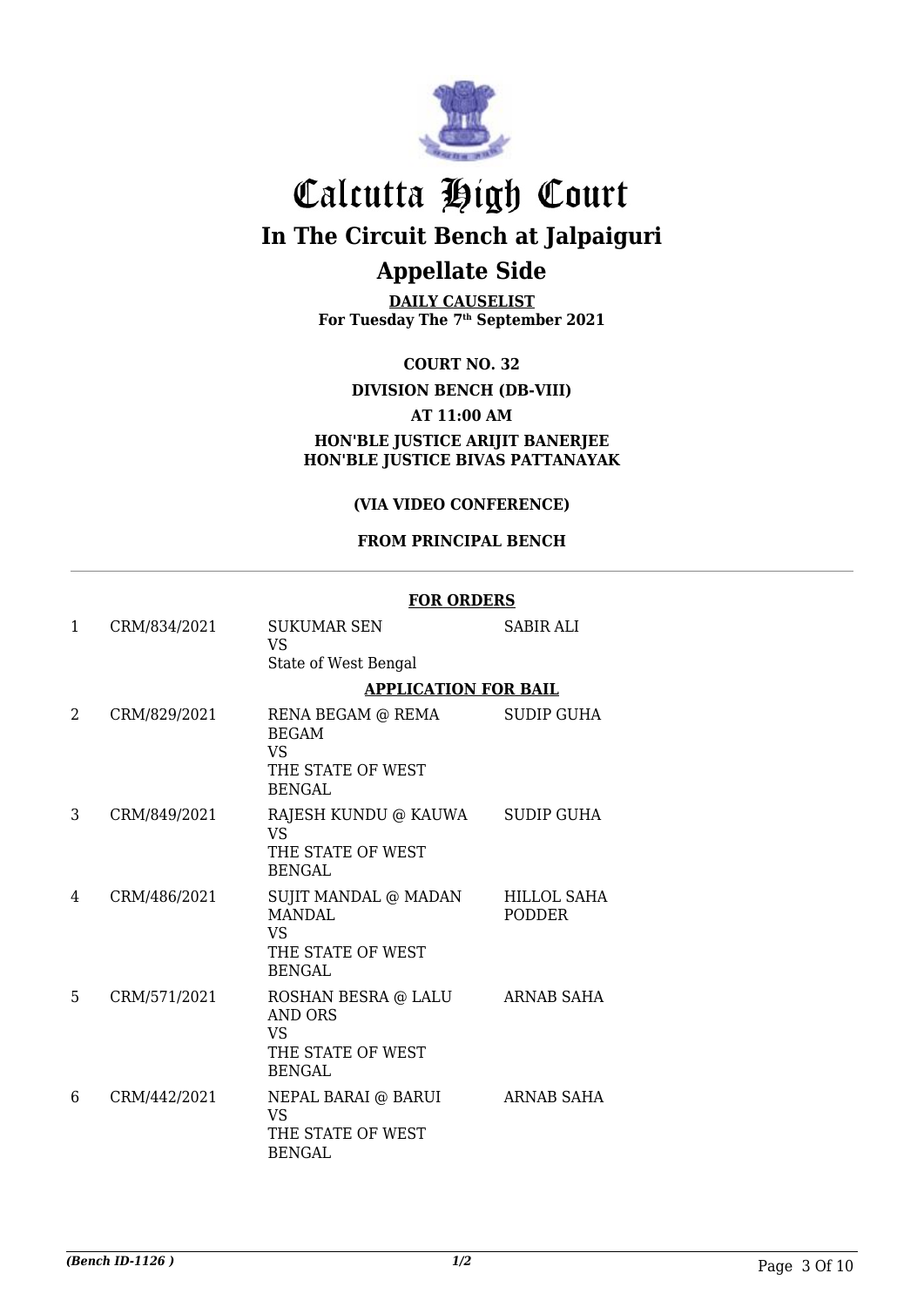#### *DAILY CAUSELIST COURT NO 32-FOR TUESDAY THE 7TH SEPTEMBER 2021 HIGH COURT OF CALCUTTA - 2 -*

| 7  | CRM/843/2021                            | SANJIT ROY<br><b>VS</b><br>THE STATE OF WEST<br><b>BENGAL</b>         | <b>JAYDEEP KANTA</b><br><b>BHOWMIK</b> |  |  |
|----|-----------------------------------------|-----------------------------------------------------------------------|----------------------------------------|--|--|
| 8  | CRM/502/2021                            | <b>MANIRUL MIA</b><br><b>VS</b><br>THE STATE OF WEST<br><b>BENGAL</b> | <b>HILLOL SAHA</b><br><b>PODDER</b>    |  |  |
|    | IA NO: CRAN/1/2021                      |                                                                       |                                        |  |  |
| 9  | CRM/160/2021                            | <b>SANJAY KUMAR</b><br><b>VS</b><br>The State of West Bengal          | <b>JAYDEEP KANTA</b><br><b>BHOWMIK</b> |  |  |
|    | IA NO: CRAN/2/2021                      |                                                                       |                                        |  |  |
| 10 | CRM/748/2021                            | RANJAN ROY AND ANR<br><b>VS</b><br>State of West Bengal               | <b>NASER ALI</b>                       |  |  |
| 11 | CRM/918/2021                            | <b>ATIAR RAHAMAN</b><br><b>VS</b><br>State of West Bengal             | NILENDRA NARAYAN<br><b>RAY</b>         |  |  |
| 12 | CRM/146/2021<br>(Main File Not Here) VS | <b>SUBHAS YADAV</b><br>THE STATE OF WEST<br><b>BENGAL</b>             | <b>JAYDEEP KANTA</b><br><b>BHOWMIK</b> |  |  |
|    | IA NO: CRAN/1/2021                      |                                                                       |                                        |  |  |
| 13 | CRM/879/2021                            | RAJPAL SINGH<br><b>VS</b><br>State of West Bengal                     | <b>TANMAY</b><br>CHOWDHURY             |  |  |
|    |                                         | <b>RELAXATION ON CANCELLATION OF BAIL</b>                             |                                        |  |  |
| 14 | CRM/110/2021                            | <b>BASUDHA PAUL</b><br><b>VS</b><br>State of West Bengal And Anr      | <b>RUPRAJ BANERJEE</b>                 |  |  |

IA NO: CRAN/1/2021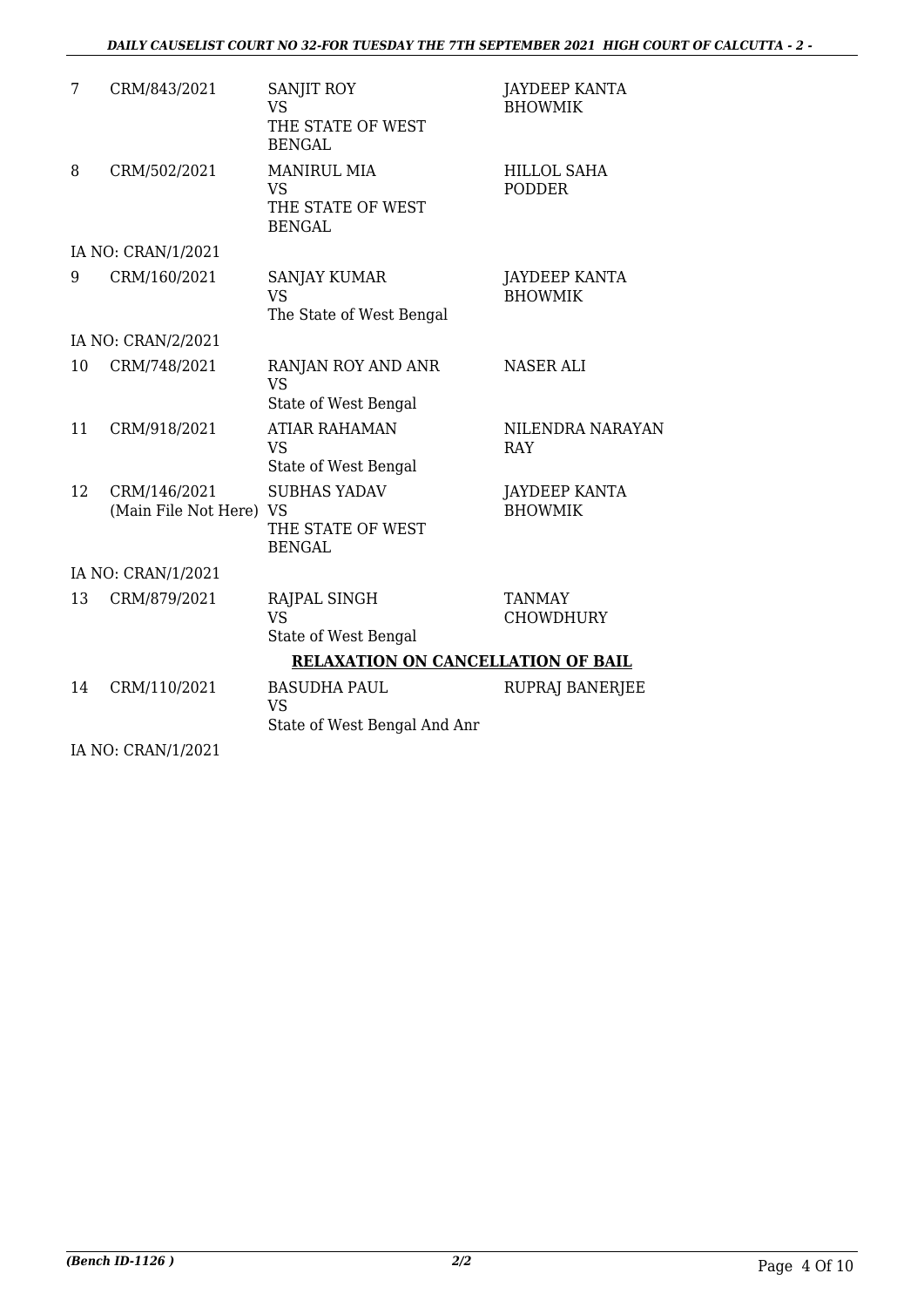

**DAILY CAUSELIST For Tuesday The 7th September 2021**

**COURT NO. 29**

**DIVISION BENCH (DB - IX)**

**AT 11:00 AM**

**HON'BLE JUSTICE DEBANGSU BASAK HON'BLE JUSTICE ANANDA KUMAR MUKHERJEE**

**(VIA VIDEO CONFERENCE)**

#### **FROM PRINCIPAL BENCH**

#### **APPLICATION FOR BAIL**

| CRM/914/2021 | RAJIB BARMAN<br>VS<br>State of West Bengal         | NILENDRA NARAYAN<br>RAY |
|--------------|----------------------------------------------------|-------------------------|
|              | <b>APPLICATION FOR ANTICIPATORY BAIL</b>           |                         |
| CRM/926/2021 | OM PRAKASH UPADHAYAY<br>VS<br>State of West Bengal | ABHMANYU<br>BANERJEE    |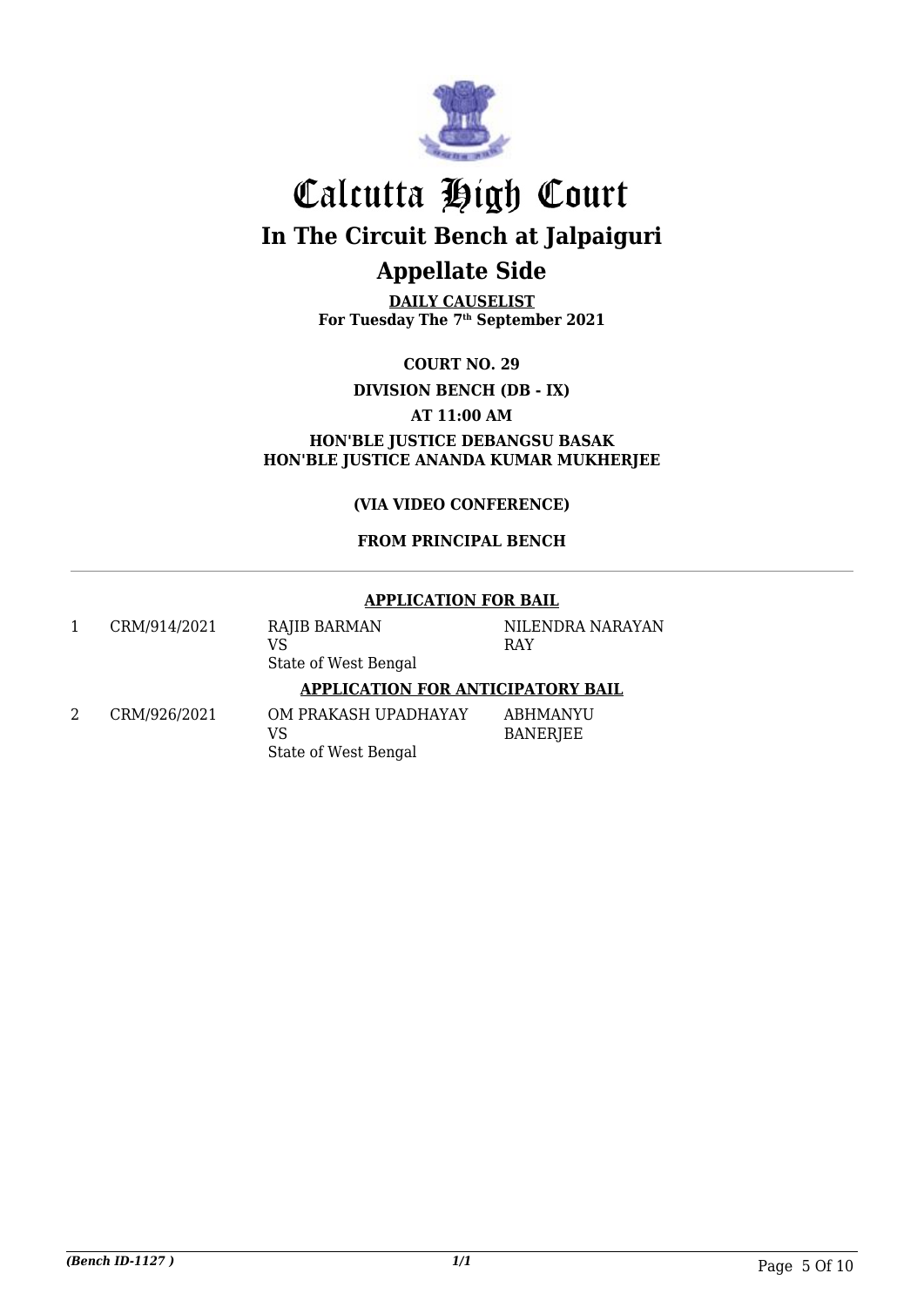

**DAILY CAUSELIST For Tuesday The 7th September 2021**

**COURT NO. 8 SINGLE BENCH (SB-II) AT 11:00 AM HON'BLE JUSTICE SHIVAKANT PRASAD**

#### **(VIA VIDEO CONFERENCE)**

#### **FROM PRINCIPAL BENCH**

#### **NOT SITTING**

#### **MOTION**

| $\mathbf{1}$ | WPA/1142/2021 | M/S. JALPAIGURI WOOD<br>CRAFT AND ANR<br><b>VS</b><br>THE STATE OF WEST<br><b>BENGAL AND ORS</b>  | DEBORSHI DHAR |
|--------------|---------------|---------------------------------------------------------------------------------------------------|---------------|
| 2            | WPA/1143/2021 | M/S SAHA PLYWOOD<br><b>INDUSTRIES AND ANR</b><br>VS<br>THE STATE OF WEST<br><b>BENGAL AND ORS</b> | DEBORSHI DHAR |
| 3            | WPA/1144/2021 | LAXMI TIMBER INDUSTRIES<br>AND ANR<br>VS.<br>THE STATE OF WEST<br><b>BENGAL AND ORS</b>           | DEBORSHI DHAR |
| 4            | WPA/1151/2021 | S.A. PLYWOOD INDUSTRY<br>PVT. LTD. AND ANR<br>VS<br>THE STATE OF WEST<br><b>BENGAL AND ORS</b>    | DEBORSHI DHAR |
| 5            | WPA/1153/2021 | TIRUPATI PLYWOOD<br><b>INDUSTRIES AND ANR</b><br>VS<br>THE STATE OF WEST<br><b>BENGAL AND ORS</b> | DEBORSHI DHAR |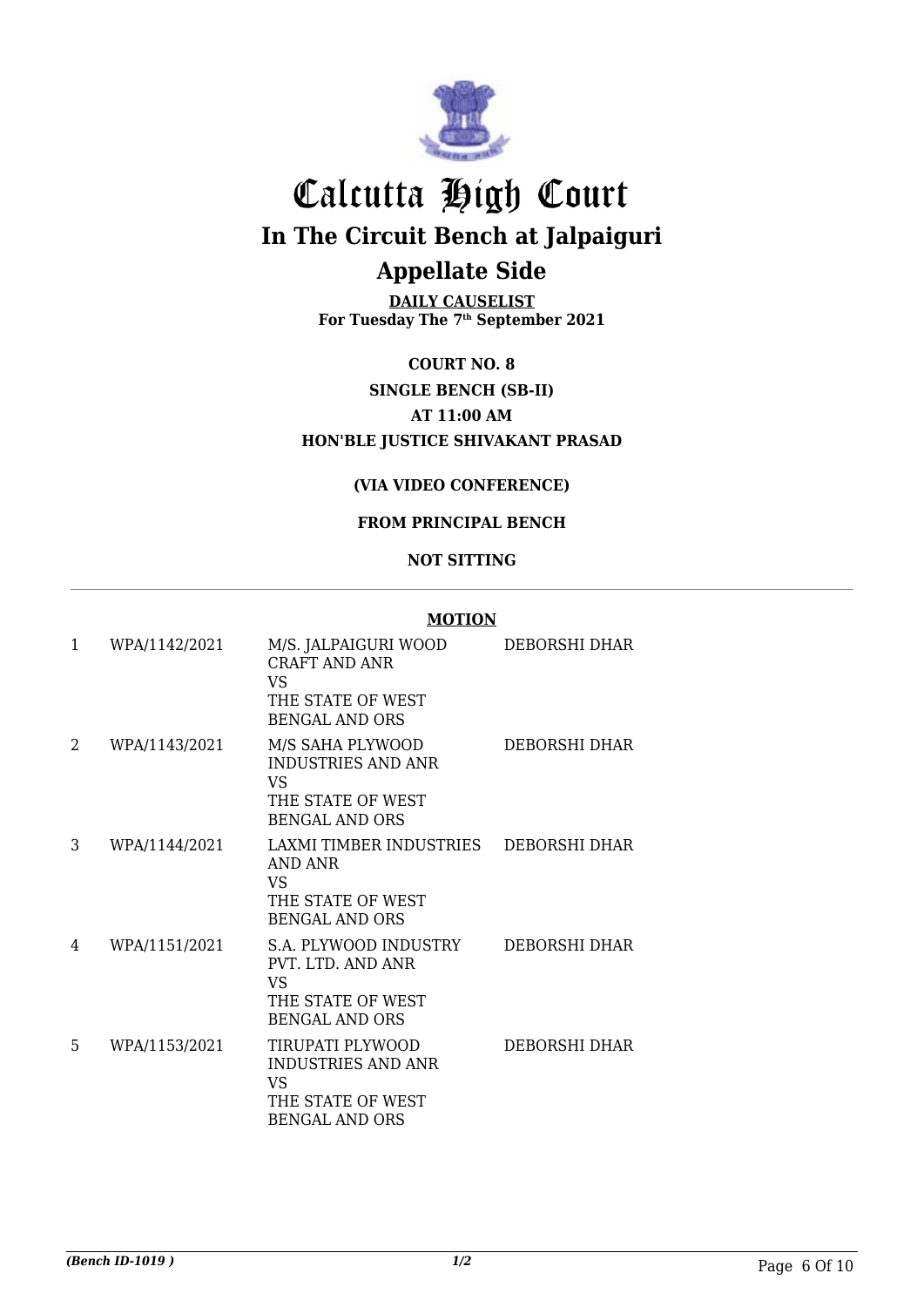| 6  | WPA/1145/2021 | M/S BENGAL PLYWOOD<br><b>INDUSTRIES AND ANR</b><br><b>VS</b><br>THE STATE OF WEST<br><b>BENGAL AND ORS</b>             | DEBORSHI DHAR                         |
|----|---------------|------------------------------------------------------------------------------------------------------------------------|---------------------------------------|
| 7  | WPA/1146/2021 | <b>OMKARESHWAR</b><br>PLAYWOOD INDUSTRIES<br><b>AND ANR</b><br><b>VS</b><br>THE STATE OF WEST<br><b>BENGAL AND ORS</b> | <b>DEBORSHI DHAR</b>                  |
| 8  | WPA/1147/2021 | M/s. DEBICA INDUSTRIES<br>AND ANR<br><b>VS</b><br>THE STATE OF WEST<br><b>BENGAL AND ORS</b>                           | <b>DEBORSHI DHAR</b>                  |
| 9  | WPA/1148/2021 | TEESTA PARTICLE BOARD<br><b>INDUSTRIES AND ANR</b><br><b>VS</b><br>THE STATE OF WEST<br><b>BENGAL AND ORS</b>          | DEBORSHI DHAR                         |
| 10 | WPA/1149/2021 | <b>AGARWAL PLYWOOD</b><br><b>INDUSTRIES</b><br><b>VS</b><br>THE STATE OF WEST<br><b>BENGAL AND ORS</b>                 | DEBORSHI DHAR                         |
| 11 | WPA/1150/2021 | <b>B.B.C. PLYBOARDS INDIA</b><br><b>AND ANR</b><br><b>VS</b><br>THE STATE OF WEST<br><b>BENGAL AND ORS</b>             | DEBORSHI DHAR                         |
| 12 | WPA/1179/2021 | HARAN CHANDRA BISWAS<br><b>AND ORS</b><br><b>VS</b><br>STATE OF WEST BENGAL<br>AND ORS.                                | <b>AVIROOP</b><br><b>BHATTACHARYA</b> |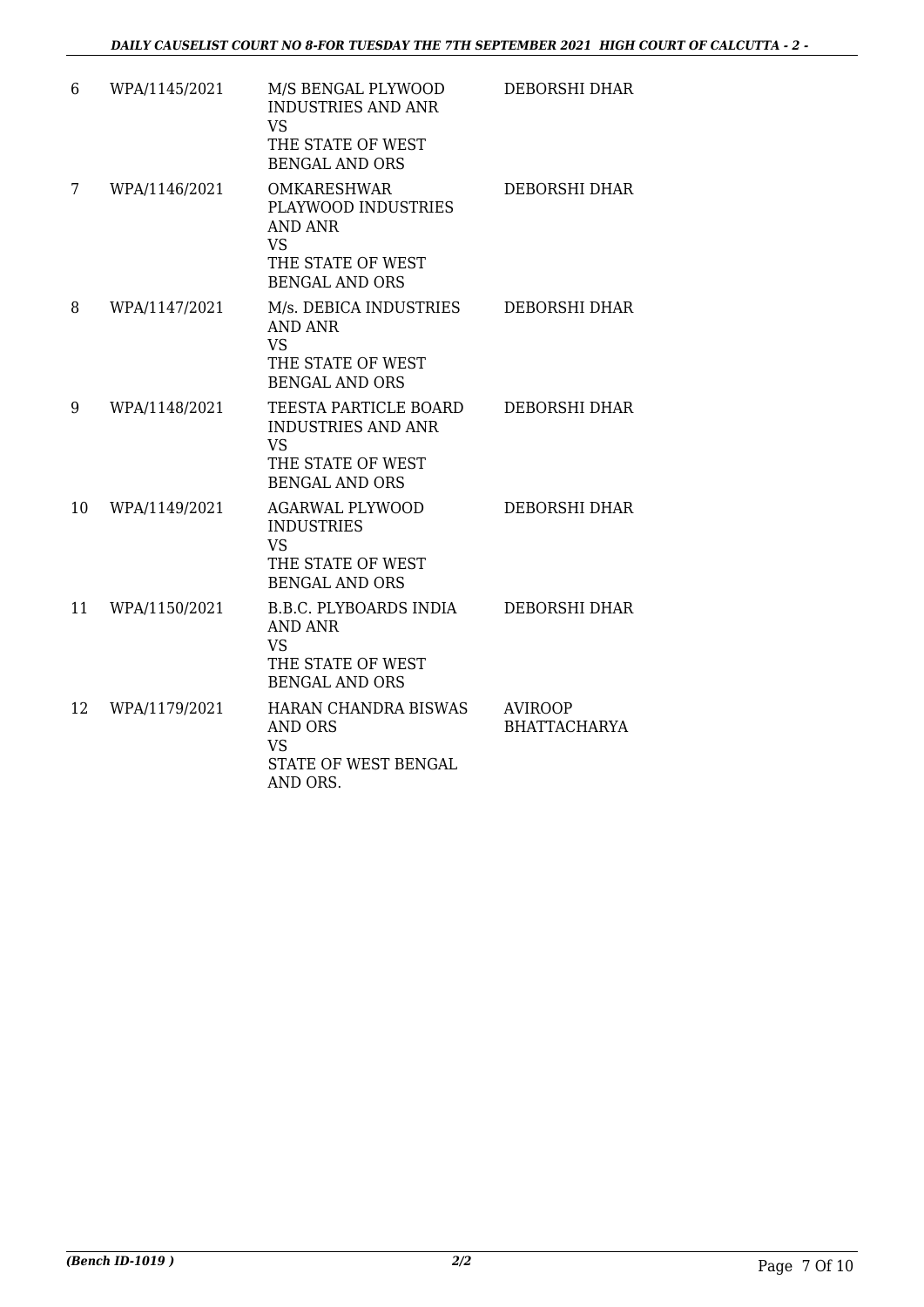

**DAILY CAUSELIST For Tuesday The 7th September 2021**

**COURT NO. 13 SINGLE BENCH (SB-III) AT 11:00 AM HON'BLE JUSTICE RAJASEKHAR MANTHA**

#### **(VIA VIDEO CONFERENCE)**

#### **FROM PRINCIPAL BENCH**

#### **MOTION**

1 WPA/1207/2021 PARTHA SARKAR VS UCO BANK AND ORS KAUSHIK BANERJEE 2 WPA/1210/2021 ADITYA BIRLA FASHON AND RETAIL LTD AND ANR VS STATE OF WEST BENGAL AND ORS. SOUMAVA MUKHERJEE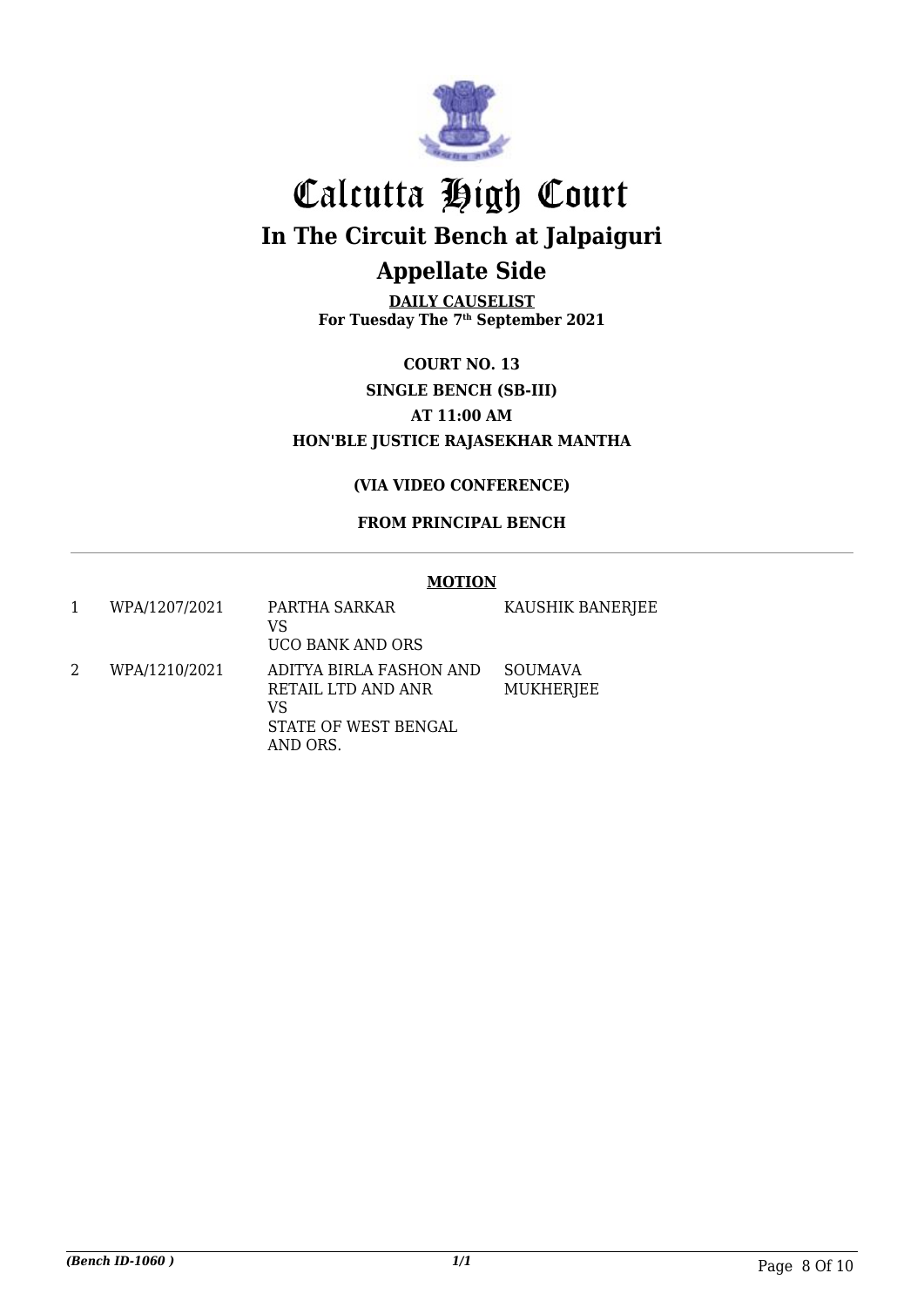

**DAILY CAUSELIST For Tuesday The 7th September 2021**

**COURT NO. 18 SINGLE BENCH (SB-X) AT 11:00 AM HON'BLE JUSTICE BISWAJIT BASU**

**(VIA VIDEO CONFERENCE)**

**FROM PRINCIPAL BENCH**

#### **MOTION**

MD M NAZAR CHOWDHURY

1 CO/73/2021 SUBHRAJIT GHOSH AND ORS VS SONAULLA WAKF ESTATE AND ANR

*(Bench ID-1071 ) 1/1* Page 9 Of 10